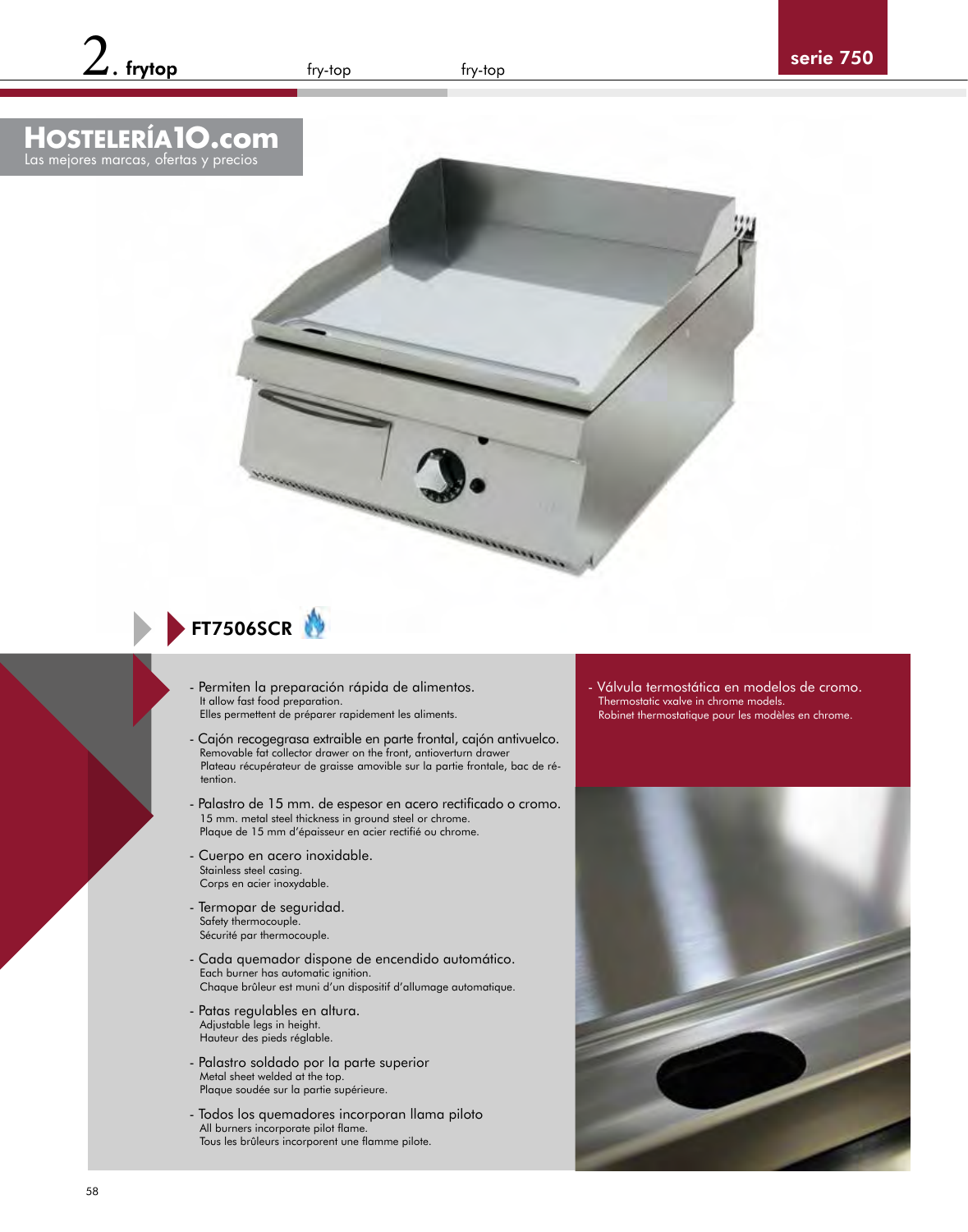| <b>FT7504S</b><br><b>FT7504SCR</b><br>280 mm.<br>750 mm.<br>400 mm. | Fry-Top 750 sobremesa 400 rectificado.<br>Fry-Top 750 Benchtop 400.<br>Fry-Top 550 Plan de travail 400.<br>Fry-Top 750 Sobremesa 400 cromo.<br>Fry-Top 750 Benchtop 400 chrome.<br>Fry-Top 750 Plan de travail 400.<br><b>FT7504S 8 KW</b><br><b>FT7504SCR 8 KW</b><br>Kcal / h: 6.880<br>Peso: 45 Kg.   | <b>P.V.P</b><br>1.090 €<br><b>P.V.P</b><br>$1.400 \in$ |
|---------------------------------------------------------------------|----------------------------------------------------------------------------------------------------------------------------------------------------------------------------------------------------------------------------------------------------------------------------------------------------------|--------------------------------------------------------|
| <b>FT7504E</b><br><b>FT7504ECR</b><br>835 mm.<br>750 mm.<br>400 mm. | Fry-Top 750 estante 400 rectificado.<br>Fry-Top 750 Shelf 400.<br>Fry-Top 750 Étagère 400.<br>Fry-Top 750 Estante 400 cromo.<br>Fry-Top 750 Shelf 400 chrome.<br>Fry-Top 750 Étagère 400 chrome.<br><b>FT7504E 8 KW</b><br><b>FT7504ECR 8 KW</b><br>Kcal / h: 6.880<br>Peso: 61 Kg.                      | <b>P.V.P</b><br>1.270 €<br>P.V.P<br>$1.585 \in$        |
| <b>FT7506S</b><br><b>FT7506SCR</b><br>280 mm.<br>750 mm.<br>600 mm. | Fry-Top 750 sobremesa 600 rectificado.<br>Fry-Top 750 Benchtop 600.<br>Fry-Top 750 Plan de travail 600.<br>Fry-Top 750 Sobremesa 600 cromo.<br>Fry-Top 750 Benchtop 600 chrome.<br>Fry-Top 750 Plan de travail 600 chrome<br>FT7506S 16 KW<br><b>FT7506SCR 16 KW</b><br>Kcal / h: 13.760<br>Peso: 63 Kg. | P.V.P<br>1.290 €<br><b>P.V.P</b><br>1.710 €            |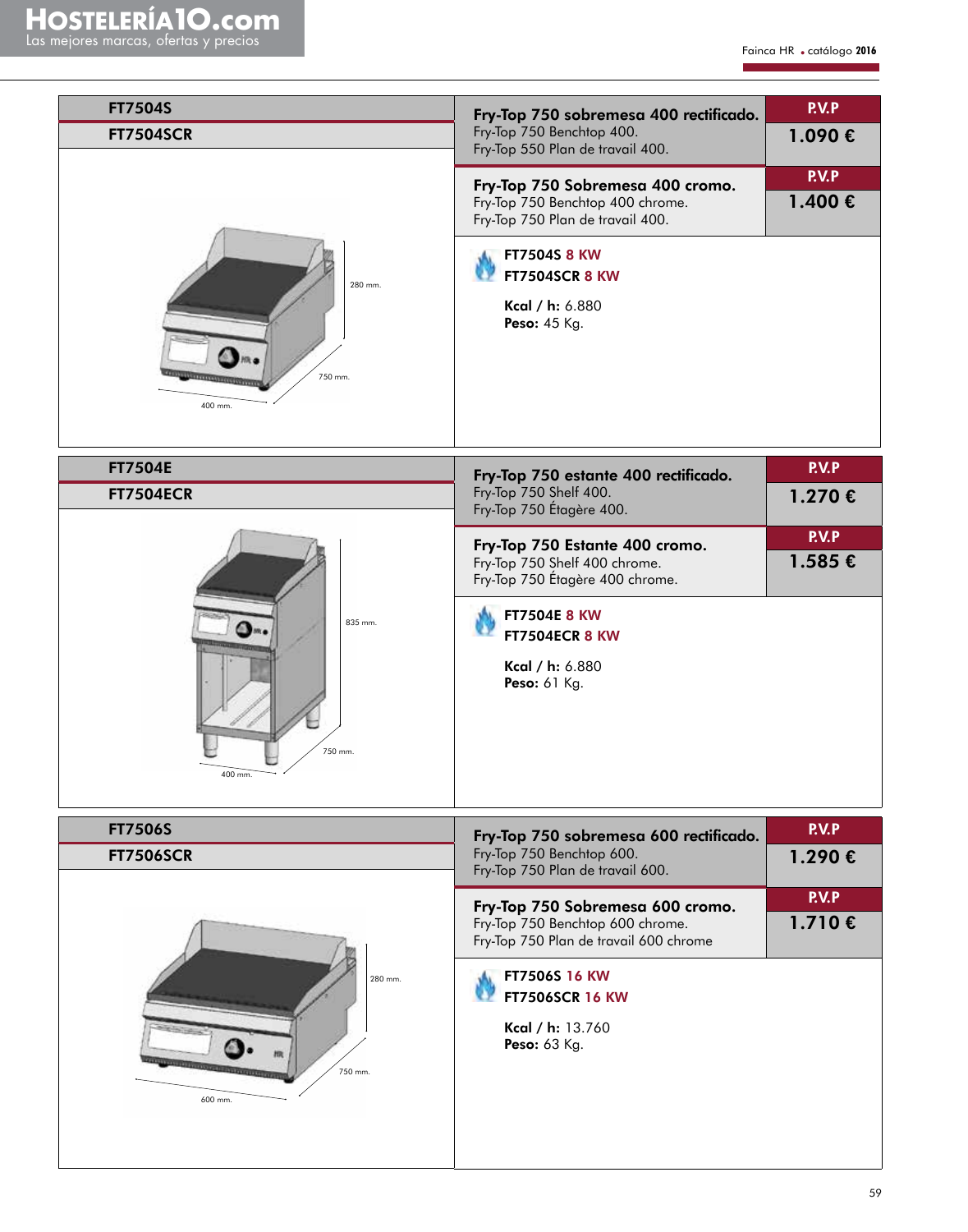